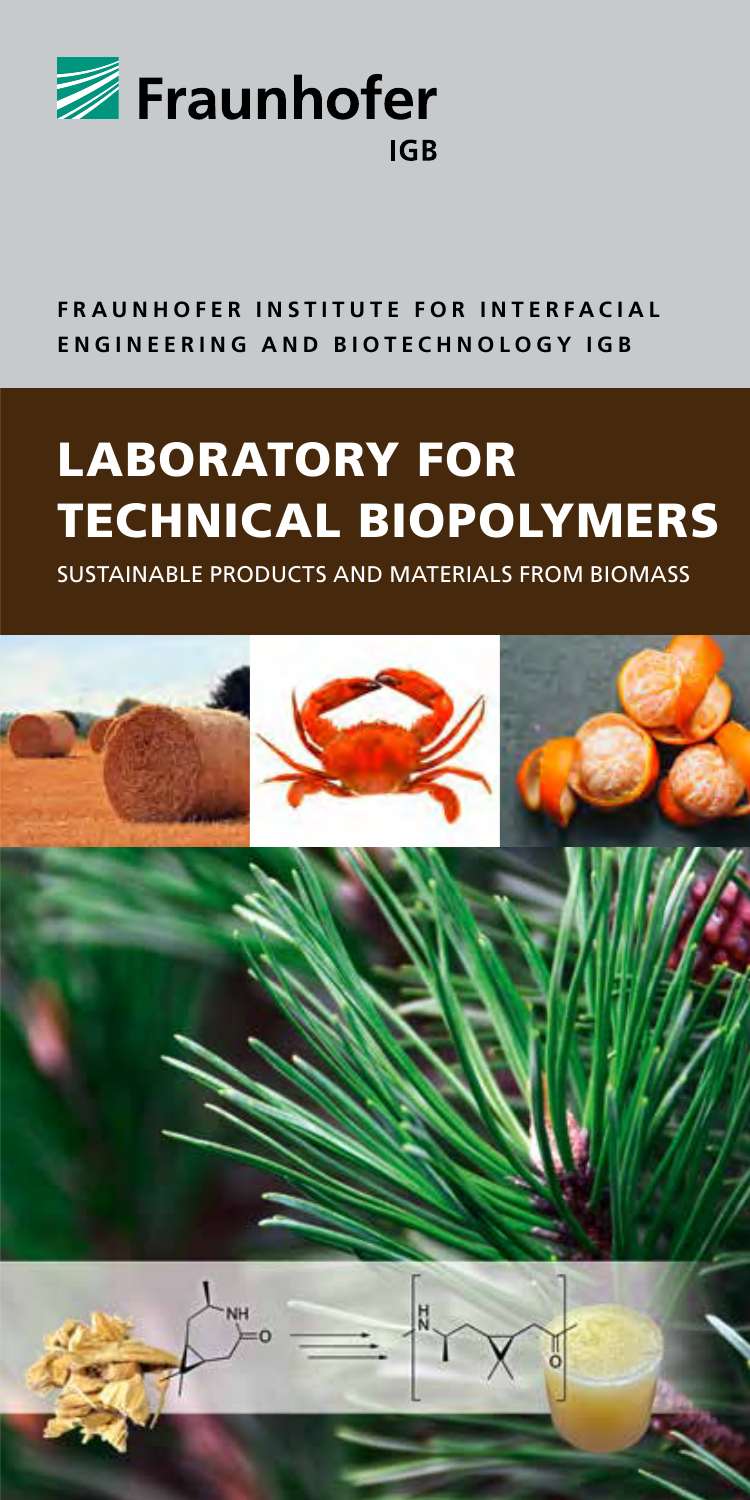

### **OFFER**

Raw material suppliers

Laboratory for Technical Biopolymers

(Bio)polymer producers



| We support you in                  |                                                                                                                                                |
|------------------------------------|------------------------------------------------------------------------------------------------------------------------------------------------|
| <b>Research and</b><br>development | Identification of suitable raw materials<br>Custom synthesis and screening<br>Small scale polymerization<br>Technology and feasability studies |
| <b>Characterization</b>            | Analysis<br>Substance and material testing<br>Damage analysis and assessment<br>Biocompatibility                                               |
| <b>End-of-life</b><br>scenarios    | Recycling<br>Circular economy<br>Biodegradability<br>Analysis of microplastics                                                                 |
| <b>Collaborative</b><br>research   | Identification of suitable funding scenarios<br>Support by project applications<br>Communication with grant authorities and<br>partners        |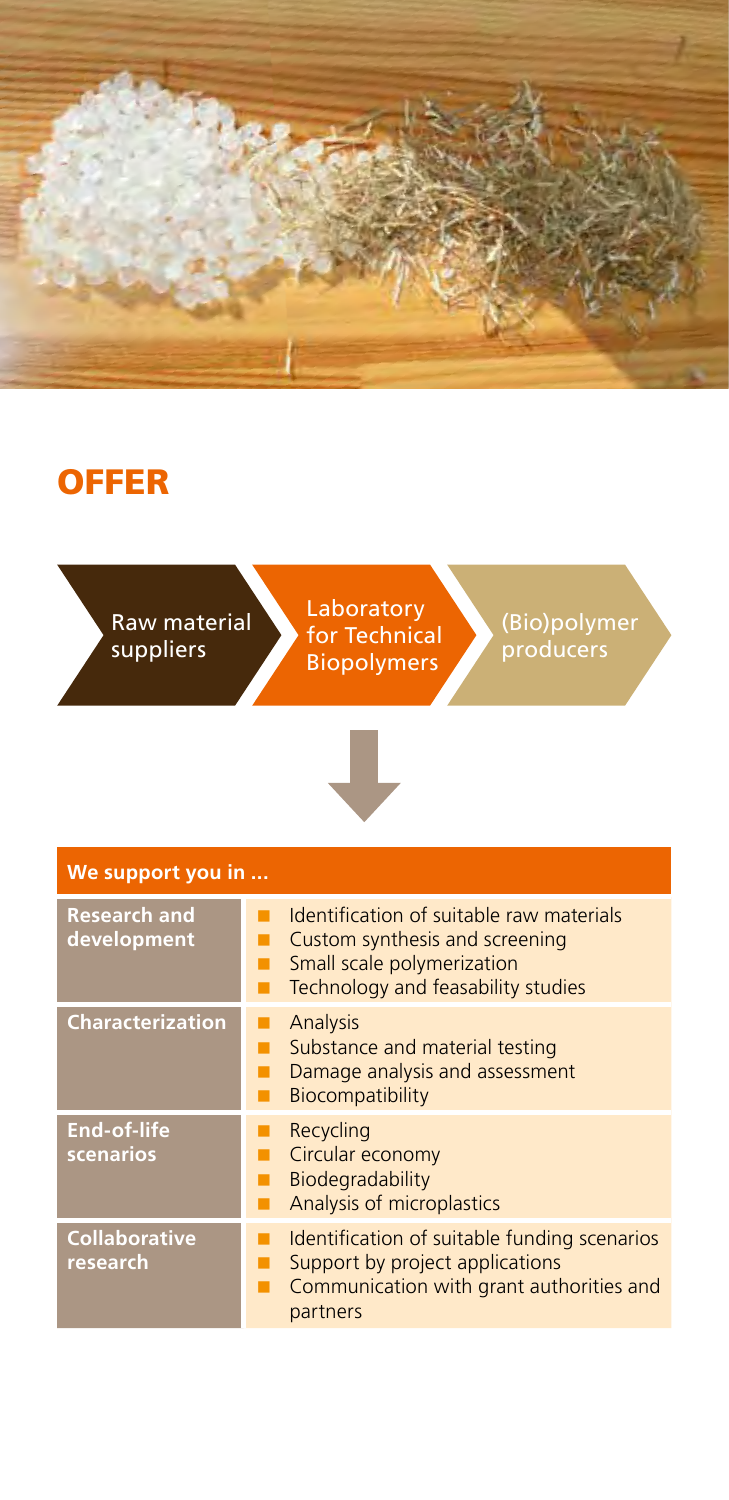

#### LABORATORY FOR TECHNICAL BIOPOLYMERS DEVELOPMENT – MATERIAL CYCLES – TROUBLE SHOOTING

The Laboratory for Technical Biopolymers is a project funded by the State of Bavaria and serves to support companies, especially SMEs, on their way to innovative and sustainable substances and materials as well as to resource-efficient processes. At Fraunhofer IGB, specialists from chemistry, biology and process engineering are working together on the project.

Our goal is the development of new bioplastics. Research focuses on the production of monomer building blocks from biomass, polymerization, material development and end-of-life scenarios. In this way, a cycle can be established and realized from the natural substance via the use of the manufactured materials back to nature.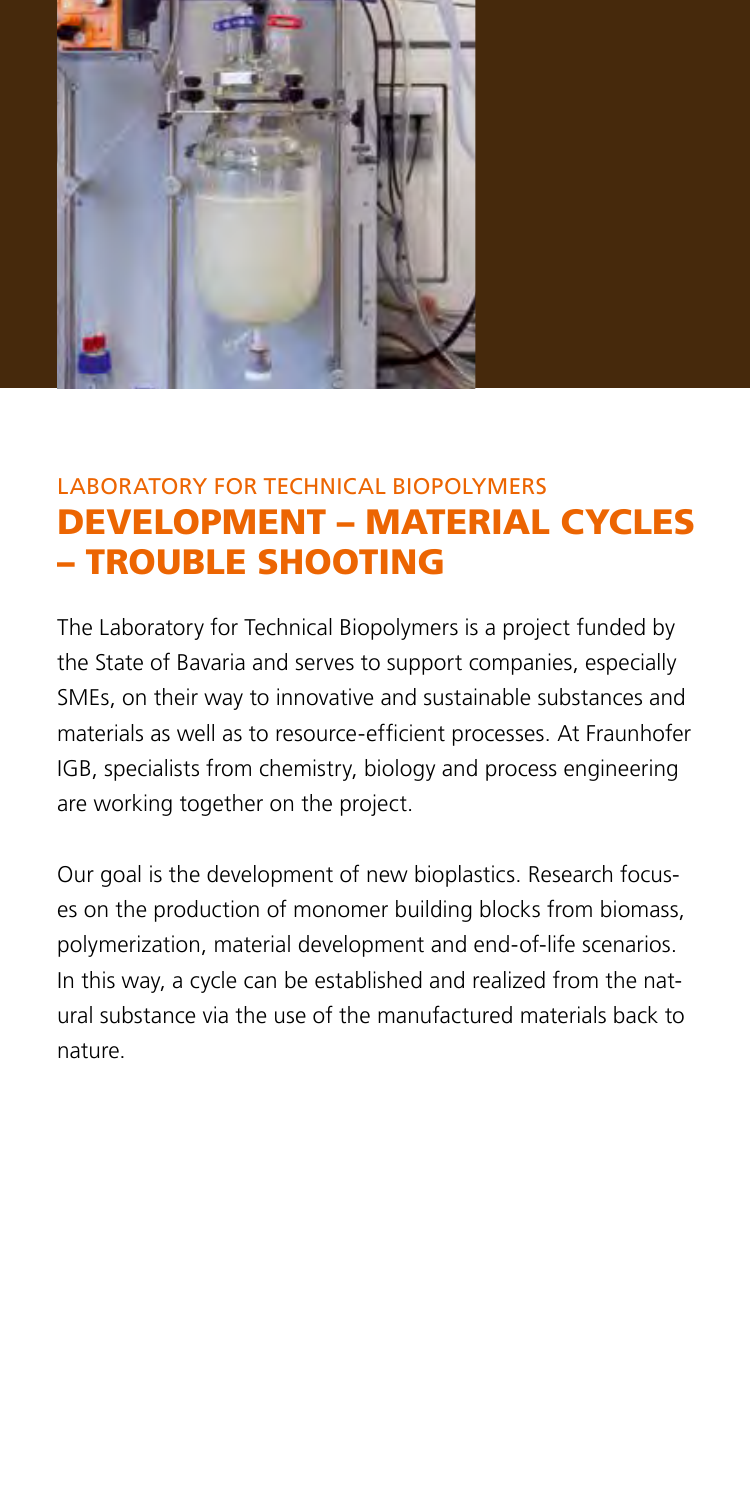## YOUR PARTNER ON ALL MATTERS RELATED TO BIOPOLYMERS



#### Laboratory for Technical Biopolymers:

hub for comprehensive innovations in the polymer world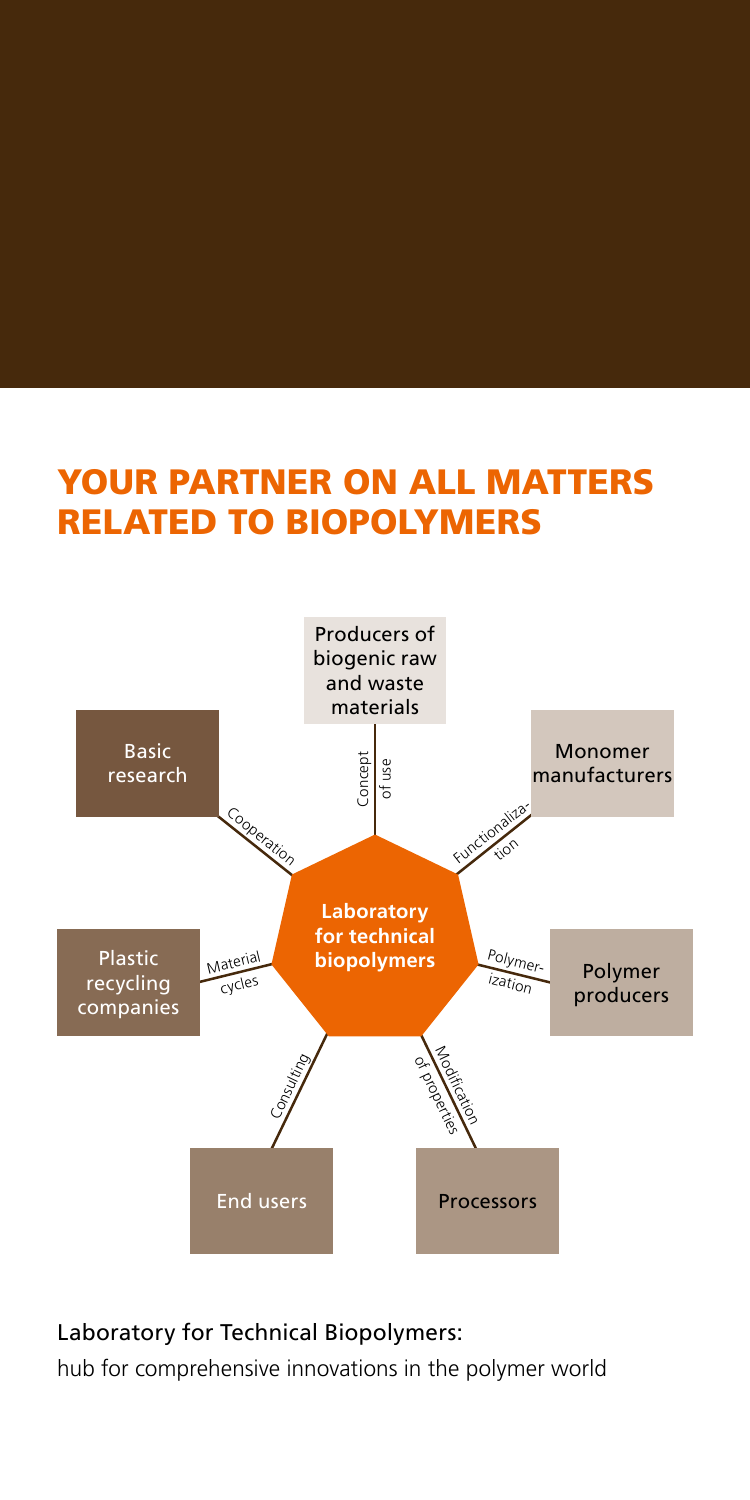

### EQUIPMENT AND SERVICES

- Synthesis (up to 100 L)
- **Polymerization (laboratory scale)**
- Chromatography (GC-MS/HPLC-MS/GPC)
- **Structure determination (NMR/IR/XRD)**
- **X-ray fluorescence analysis**
- **Microscopy (REM/TEM)**
- Thermal analysis (DSC/TGA with sorption)
- **TOC** analyzer
- **Physisorption**
- Solvent viscosimetry
- **Density determination**
- **Extrusion (mini-compounding)**
- $\blacksquare$  Injection molding with piston and screw plastification
- **Cutting mill**
- **Drying oven**

#### We support you in the fields of

- **Synthesis**
- **Polymer and process engineering**
- **Materials science**
- **Biochemistry and biotechnology**
- Chemo, bio and electro catalysis